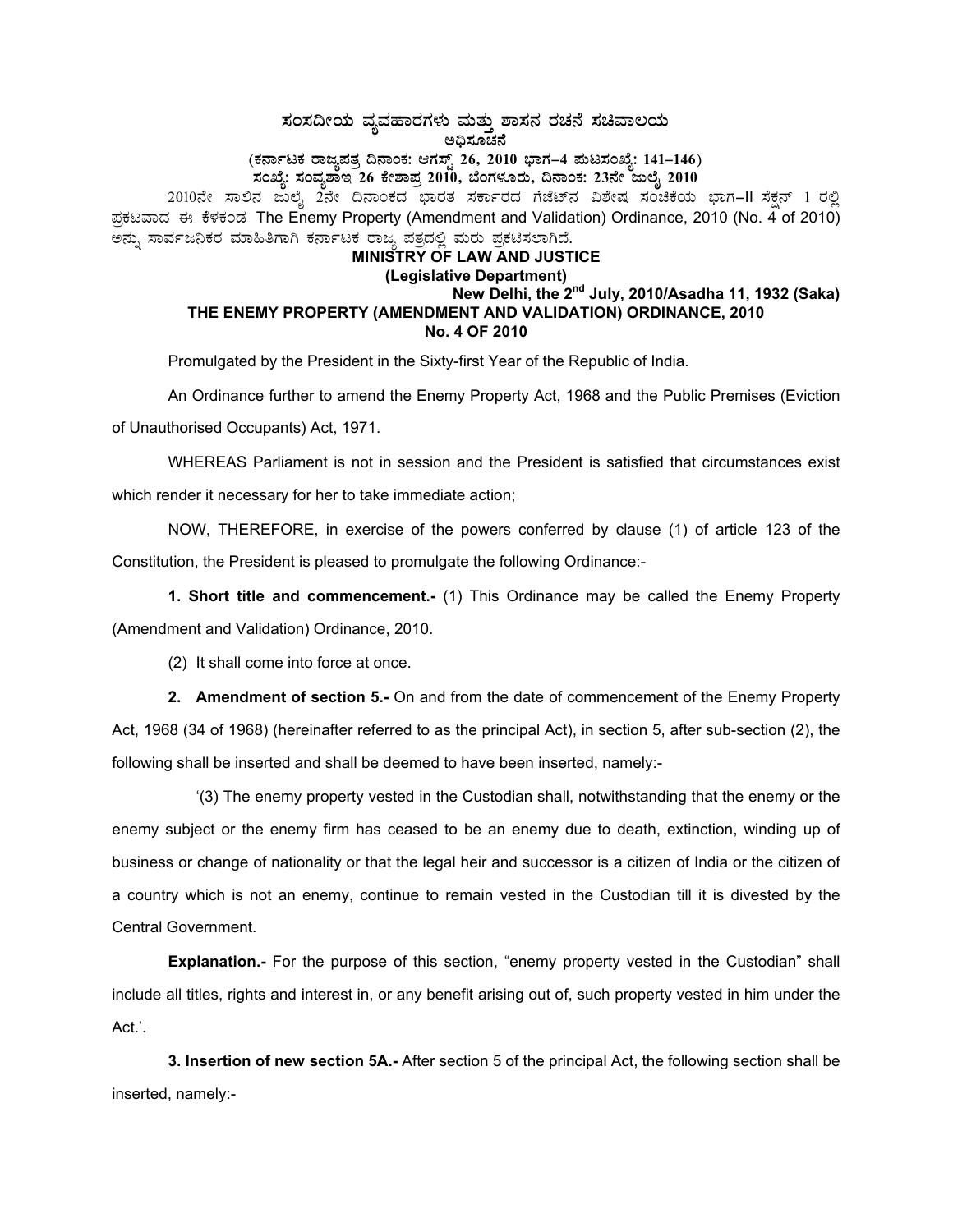**"5A. Issue of certificate by Custodian.-** The Custodian may, after making such inquiry as he deems necessary, by order, declare that the property of the enemy or the enemy subject or the enemy firm described in the order, vestes in him under the Act and issue a certificate to this effect and such certificate shall be the evidence of the facts stated therein.".

**4. Amendment of section 6.-** On and from the date of commencement of the principal Act, in section 6, the following Explanation shall be inserted and shall be deemed to have been inserted, namely:-

**"Explanation.-** For the removal of doubts, it is hereby declared that, for the purposes of this section, the transfer of any enemy property shall not include any transfer or any claim of transfer made,-

(a) through oral will or oral gift; or

(b) by concealment of enemy nationality; or

 (c) in case the transfer of such property requires the permission of the Reserve Bank of India or any other competent authority, without such permission; or

(d) without the permission of the Custodian.".

**5. Amendment of section 8.-** In section 8 of the principal Act, in sub-section (2).-

(a) after clause (i), the following clause shall be inserted namely:-

 "(ia) fix and collect the rent, standard rent, lease rent, licence fee or usage charges, as the case may be, in respect of enemy property;";

(b) after clause (iv), the following clause shall be inserted, namely:-

 "(iva) secure vacant possession of the enemy property by evicting from the unauthorized or illegal occupant or trespasser and remove unauthorized or illegal constructions, if any;".

**6. Insertion of new section 10A.-** After section 10 of the principal Act, the following section shall be inserted, namely:-

**"10A. Transfer of immovable property belonging to enemy.-** (1) Where the Custodian proposes to sell any enemy immovable property vested in him, as referred to in section 8, to any person, he may on receipt of the sale proceeds of such property, issue a certificate of sale in favour of such person and such certificate of sale shall, notwithstanding the fact that the original title deeds of the property have not been handed over to the transferee, be valid and conclusive proof of ownership of such property by such person.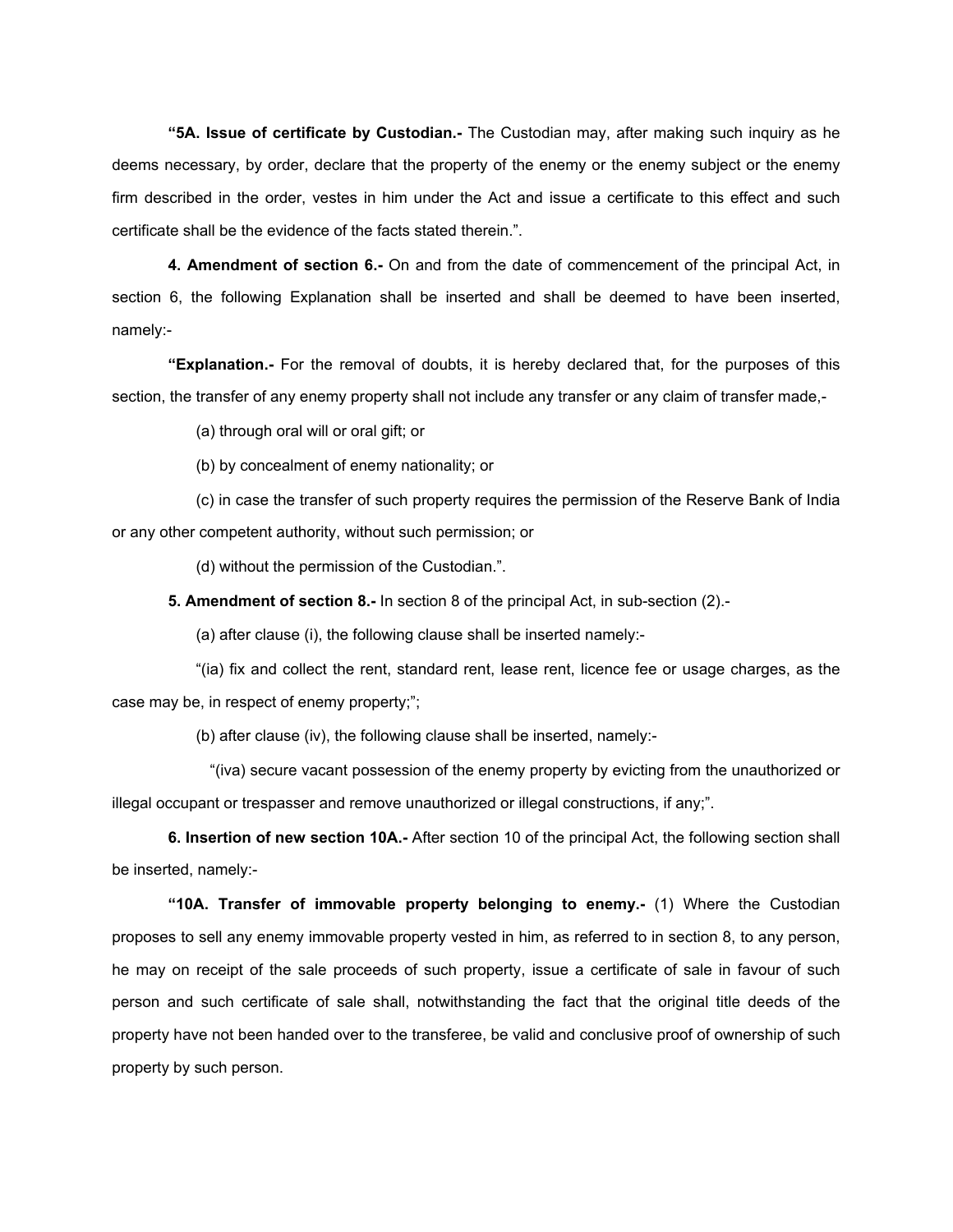(2) Notwithstanding anything contained in any law for the time being in force, the certificate of sale, referred to in sub-section (1), issued by the Custodian shall be a valid instrument for the registration of the property in favour of the transferee and the registration in respect of enemy property for which such certificate of sale had been issued by the Custodian, shall not be refused on the ground of lack of original title deeds in respect of such property or for any such other reason.".

**7. Amendment of section 11.-** In section 11 of the principal Act, after sub-section (2), the following sub-section shall be inserted, namely:-

 "(3) The Custodian, Deputy Custodian or Assistant Custodian shall have, for the purposes of exercising powers or discharging his functions under this Act, the same powers as are vested in a civil court under the Code of Civil Procedure, 1908, while dealing with any case under this Act, in respect of the following matters, namely:-

(a) requiring the discovery and inspection of documents;

 (b) enforcing the attendance of any person, including any officer dealing with land, revenue and registration matters, banking officer or officer of a company and examining him on oath;

(c) compelling the production of books, documents and other records; and

(d) issuing commissions for the examination of witnesses or documents.".

**8. Amendment of section 17.-** In section 17 of the principal Act, in sub-section (1), for the words "two per centum", at both the places where they occur, the words "five per centum" shall be substituted.

**9. Insertion of new section 18A.-** On and from the date of commencement of the principal Act, after section 18, the following section shall be inserted and shall be deemed to have been inserted, namely:-

 **"18A. Income not liable to be returned.-** Any income received in respect of the enemy property by the Custodian shall not, notwithstanding that such property had been divested or transferred to any other person, be returned or liable to be returned to such person or any other person unless so directed by order, by the Central Government.".

**10. Insertion of new sections 18B and 18C.-** After section 18A of the principal Act, [as so inserted by section 9 of this Ordinance], the following sections shall be inserted, namely:-

 **"18B. Bar of Jurisdiction of courts in matters of divesting.-** No court shall have jurisdiction to order divestment from the Custodian of enemy property vested in him under this Act or direct the Central Government to divest such property from the Custodian.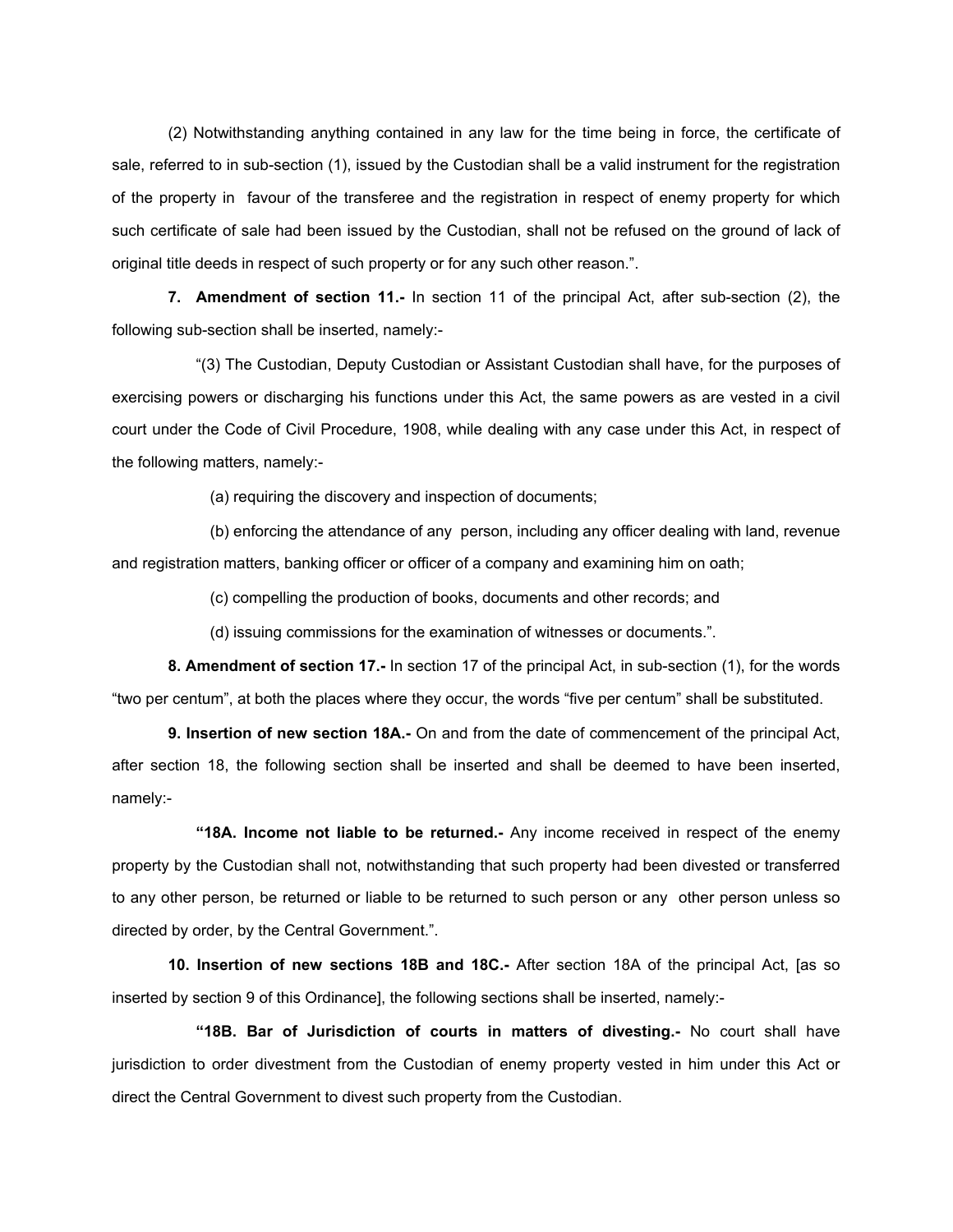**Explanation.-** For the removal of doubts, it is hereby declared that the courts shall have jurisdiction to adjudicate whether the property claimed to be vested in the Custodian is an enemy property or not.

 **18C. Disposal of enemy property vested in custodian by Central Government.-** The Central Government may, by general or special order, direct that any or all enemy property vested in the Custodian under this Act shall be sold or disposed off in such manner as may be prescribed.".

**11. Amendment of section 20.-** In section 20 of the principal Act, in sub-section (3), for the words "five hundred rupees", the words "ten thousand rupees" shall be substituted.

**12. Amendment of section 23.-** In section 23 of the principal Act, in sub-section (2), after clause (d), the following clause shall be inserted, namely:-

 "(da) the manner of sale or disposal of the enemy property vested in the Custodian under section 18C;".

**13. Insertion of new section 26.-** After section 25 of the principal Act, the following section shall be inserted, namely:-

**"26. Validation.-** Notwithstanding anything contained in any judgement, decree or order of any court, tribunal or other authority,-

 (a) the provisions of this Act, as amended by the Enemy Property (Amendment and Validation) Ordinance, 2010, shall have and shall be deemed always to have effect for all purposes as if the provisions of this Act, as amended by the said Ordinance, had been in force at all material times;

 (b) any enemy property divested from the Custodian to any person under the provisions of this Act, as it stood immediately before the commencement of the Enemy Property (Amendment and Validation) Ordinance, 2010, shall stand transferred to and vest or continue to vest, free from all encumbrances, in the Custodian in the same manner as it was vested in the Custodian before such divesting of enemy property under the provisions of this Act, as if the provisions of this Act, as amended by the aforesaid Ordinance, were in force at all material times;

 (c) no suit or other proceedings shall, without prejudice to the generality of the foregoing provisions, be maintained or continued in any court or tribunal or authority for the enforcement of any decree or order or direction given by such court or tribunal or authority directing divestment of enemy property from the Custodian vested in him under section 5 of this Act, as it stood before the commencement of the Enemy Property (Amendment and Validation) Ordinance, 2010, and such enemy